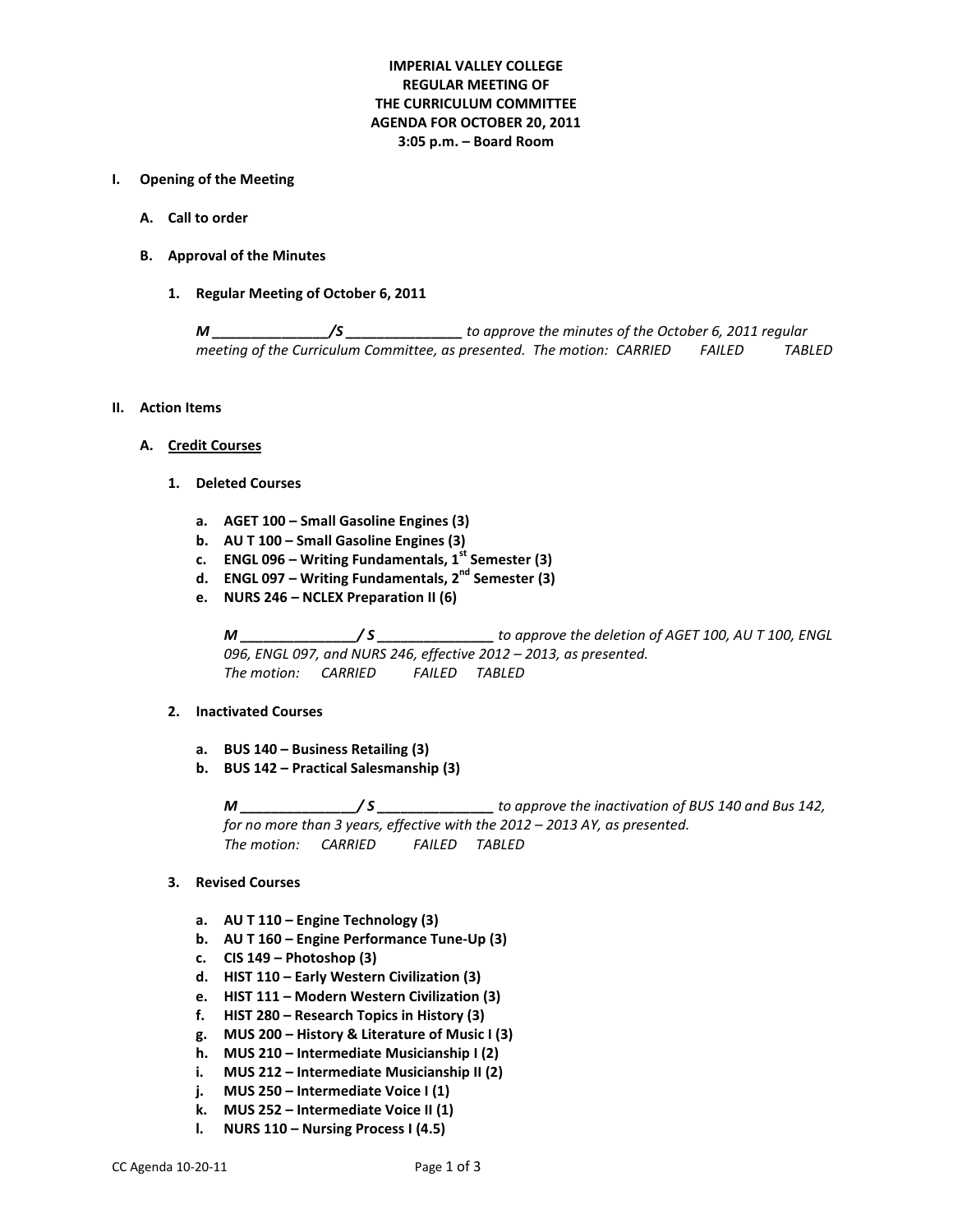- **m. NURS 111 – Nursing Skills Laboratory I (1.5)**
- **n. SOC 101 – Introductory Sociology (3)**
- **o. SOC 102 – Contemporary Social Problems (3)**
- **p. SOC 110 – Marriage and the Family (3)**
- **q. SOC 150 – Sociology of Minority Groups**
- **r. SOC 206 – Social Psychology (3)**

*M \_\_\_\_\_\_\_\_\_\_\_\_\_\_\_/ S \_\_\_\_\_\_\_\_\_\_\_\_\_\_\_ to approve the addition/revision of SLO's and/or assignments and/or update to textbooks, AUT 110, AU T 160, CIS 149, HIST 110, HIST 111, HIST 280, MUS 200, MUS 210, MUS 212, MUS 250, MUS 252, NURS 110, NURS 111, SOC 101, SOC 102, SOC 110, SOC 150 and SOC 206, effective 2011 - 2012, as presented. The motion: CARRIED FAILED TABLED*

**s. ART 280 – Career Preparation in the Visual Arts (3)**

*M \_\_\_\_\_\_\_\_\_\_\_\_\_\_\_/ S \_\_\_\_\_\_\_\_\_\_\_\_\_\_\_ to approve the revision of the SAM code (from E to D), addition of SLO's and assignments, and update of textbooks for ART 280, effective 2012 - 2013, as presented. The motion: CARRIED FAILED TABLED*

**t. AU T 220 – Mechanical Automatic Transmissions (4)**

*M \_\_\_\_\_\_\_\_\_\_\_\_\_\_\_/ S \_\_\_\_\_\_\_\_\_\_\_\_\_\_\_ to approve the revision of the SAM code (from D to C), addition of SLO's and assignments, and update of textbooks for AU T 220, effective 2012 - 2013, as presented. The motion: CARRIED FAILED TABLED*

- **4. New Courses**
	- **a. ENGL 008 – Basic English Composition I (4)**
	- **b. ENGL 009 – Basic English Composition II (4)**
	- **c. ENGL 018 – Reading I: Basic Development (4)**
	- **d. ENGL 019 – Reading II: Intermediate Development (4)**

*M \_\_\_\_\_\_\_\_\_\_\_\_\_\_\_/ S \_\_\_\_\_\_\_\_\_\_\_\_\_\_\_ to approve the addition of ENGL 008, 009, 018, and 019, to the credit curriculum, effective 2012 - 2013, as presented. The motion: CARRIED FAILED TABLED*

# **B. Non Credit Courses**

- **1. Deleted Courses**
	- **a. ART 800 – Interior Design**
	- **b. BUS 821 – Managing Employee Performance**

*M \_\_\_\_\_\_\_\_\_\_\_\_\_\_\_/ S \_\_\_\_\_\_\_\_\_\_\_\_\_\_\_ to approve the deletion of ART 800 and BUS 821, effective 2012 – 2013, as presented. The motion: CARRIED FAILED TABLED*

- **2. Inactivated Courses**
	- **a. BUS 800 – Personal Improvement**
	- **b. BUS 801 – Customer Service for Retailing**
	- **c. BUS 802 – Sales Transactions**
	- **d. BUS 803 – Sales Calculations**
	- **e. BUS 804 – Computer Basics**
	- **f. BUS 820 – Fundamentals of Supervision**
	- **g. BUS 822 – Enhancing Employee Performance**
	- **h. BUS 823 – Harassment & Discrimination Prevention**
	- **i. BUS 824 – Business Communication**